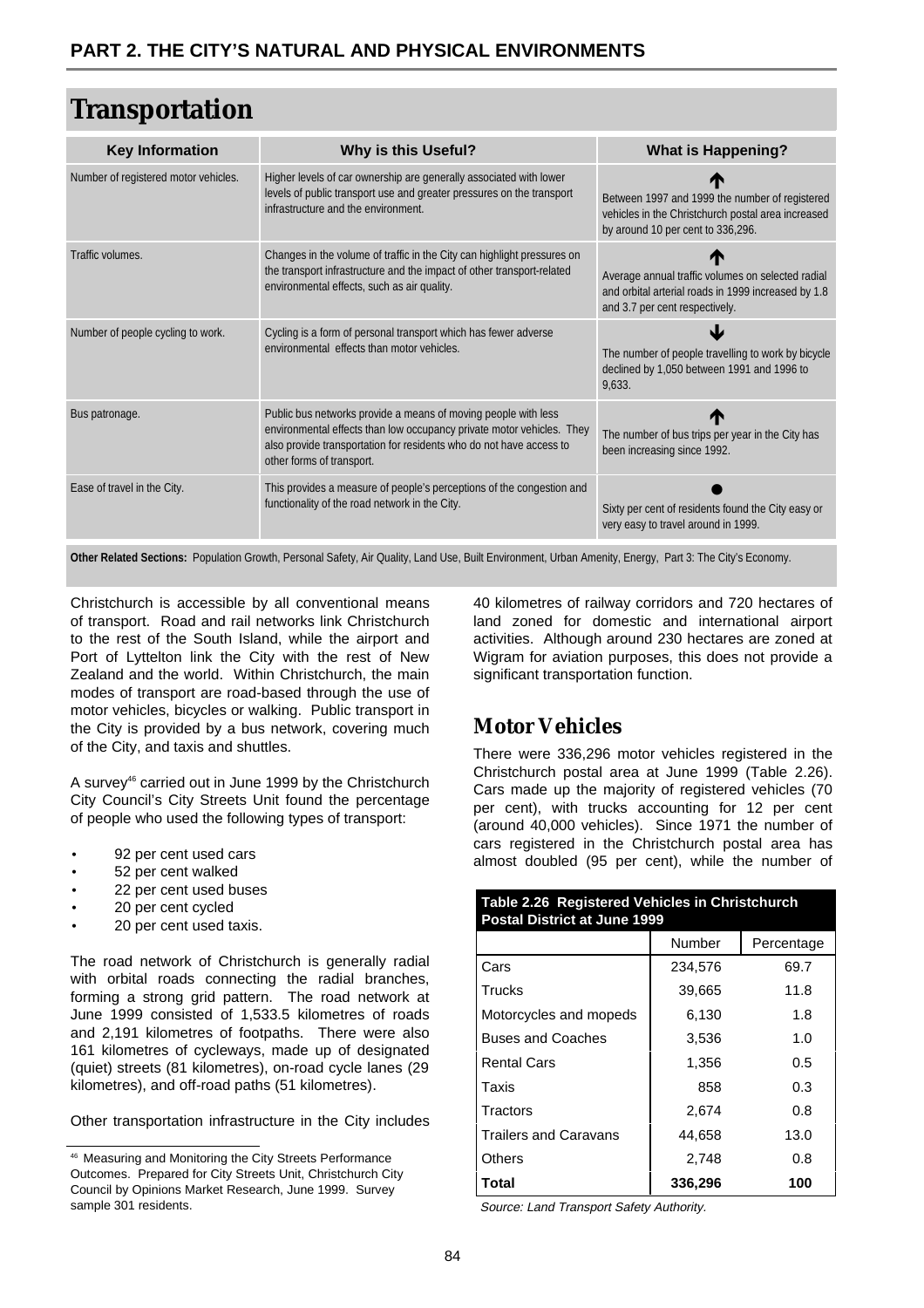#### **CHRISTCHURCH CITY UPDATE 2000**

registered trucks increased by 80 per cent during the same period.

The growth in car numbers has been greater than population growth since 1971. Generally, the number of people per registered car in Christchurch has decreased by around 60 per cent since 1971, from 2.2 people per car to 1.4 people per car in 1999. Over half of this growth in car numbers relative to population occurred during the 1970s. Twenty per cent of the increase occurred between 1997 and 1999 as a result of population growth starting to slow and the rate of vehicle registration remaining relatively constant.

| Table 2.27 Number of Vehicles per Household |         |    |         |      |         |                   |  |
|---------------------------------------------|---------|----|---------|------|---------|-------------------|--|
|                                             | 1986    |    | 1991    | 1996 |         |                   |  |
|                                             | No.     | %  | No.     | %    | No.     | %                 |  |
| No Motor Vehicles                           | 14,634  | 14 | 14,022  | 13   | 14,448  | $12 \overline{ }$ |  |
| One Motor Vehicle                           | 47,262  | 47 | 46,923  | 44   | 47.049  | 40                |  |
| <b>Two Motor</b>                            | 27,837  | 28 | 32,613  | 30   | 36,993  | 32                |  |
| Three or More                               | 9,192   | 9  | 11,640  | 11   | 13,818  | 12                |  |
| Not Specified                               | 2,316   | 2  | 2,028   | 2    | 3.861   | 3                 |  |
| Total Households                            | 101,241 |    | 107,226 |      | 116,169 |                   |  |
| Average<br>Household Size<br>(people per    | 2.66    |    | 2.58    |      | 2.57    |                   |  |

Source: Statistics New Zealand.

#### **Motor Vehicles per Household**

The 1996 Census of Population and Dwellings found that 84 per cent of households had at least one car (Table 2.27). This was only one per cent more than in 1986 (83 per cent). However, the proportion of households which had two or more cars increased by seven per cent from 37 per cent to 44 per cent between 1986 and 1999. This could reflect the increased affordability of motor vehicles as a result of the importation of used Japanese cars since the mid-1980s.

Although the proportion of households without cars has been decreasing, the actual number of households without cars did not change significantly in the 10 years between 1986 and 1996. The distribution of vehicles per household in Christchurch was very similar to figures for New Zealand.

### **Traffic Volumes**

Traffic counts are taken on a number of roads throughout the City on a regular or semi-regular basis. Table 2.28 shows traffic volumes for a selection of radial and orbital arterial roads in the City. Average daily traffic volumes on selected two lane arterial roads in 1999 ranged from 11,000 vehicles per day on Rutherford Street to 26,000 vehicles per day on Papanui Road. Four lane roads with median strips, such as Blenheim Rd and Johns Road, had on average 27,000 and 31,000 vehicles per day, respectively.

Figures 2.41a to 2.42c show the change in traffic volumes on the selected radial and orbital roads between 1985 and 1999, and forecast volumes for 2000. All these sites have shown increases in traffic volumes over this 14 year period. On the radial roads increases in traffic volumes ranged from 15 per cent on Colombo Street to 120 per cent on Ferry Road.

Orbital roads show a much larger increase in traffic volumes over this period. Much of this can be

| Table 2.28 Traffic Volumes at Selected Arterial<br>Roads in the City |                                                   |                                             |  |  |
|----------------------------------------------------------------------|---------------------------------------------------|---------------------------------------------|--|--|
|                                                                      | Average<br>Daily<br>Traffic<br>Volumes<br>in 1999 | Annual<br>Percentage<br>Increase at<br>1999 |  |  |
| <b>Radial Arterial Roads</b>                                         |                                                   |                                             |  |  |
| Papanui Rd (Harewood Rd)                                             | 26,603*                                           | 1.3%                                        |  |  |
| Fendalton Rd (Railway<br>Crossing)                                   | 20,776                                            | 2.0%                                        |  |  |
| Riccarton Rd (Railway<br>Crossing)                                   | 23,342                                            | 0.6%                                        |  |  |
| Blenheim Rd (Curletts Rd)                                            | 26,967                                            | 2.8%                                        |  |  |
| Lincoln Rd (Railway<br>Crossing)                                     | 18,078*                                           | 2.0%                                        |  |  |
| Colombo St (Hastings St /<br>Brougham St)                            | 19,726*                                           | 0.9%                                        |  |  |
| Ferry Rd (Humpreys Drive)                                            | 16,176*                                           | 3.1%                                        |  |  |
| Marshland Rd (Mitre PI)                                              | 14,992*                                           | 2.1%                                        |  |  |
| <b>Orbital Arterial Roads</b>                                        |                                                   |                                             |  |  |
| Carmen Road (Waterloo Rd)                                            | 21,788*                                           | 5.2%                                        |  |  |
| Russley Rd (Ryans Rd)                                                | 20,430*                                           | 4.8%                                        |  |  |
| Johns Rd (Groynes)                                                   | 13,108*                                           | 4.2%                                        |  |  |
| Main North Rd (Johns Rd)                                             | 31,087*                                           | 3.1%                                        |  |  |
| Northcote Road (Railway<br>Crossing)                                 | 21,031                                            | 3.9%                                        |  |  |
| Northcote Expressway<br>(Grimseys Rd)                                | 18,074                                            | 4.9%                                        |  |  |
| <b>QEII Drive (Marshlands</b><br>Road)                               | 17,268                                            | 3.3%                                        |  |  |
| Travis Road (Burwood Rd)                                             | 18,626                                            | 3.3%                                        |  |  |
| Dyers Road (Breezes Rd)                                              | 11,048                                            | 2.6%                                        |  |  |
| Rutherford Street (Ferry Rd)                                         | 12,901                                            | 3.5%                                        |  |  |
| Curletts Road (Nth Blenhiem<br>Rd)                                   | 19,671*                                           | 3.6                                         |  |  |
| * Estimated for 1999 based on analysis of previous                   |                                                   |                                             |  |  |

traffic volume trends.

Source: Christchurch City Council.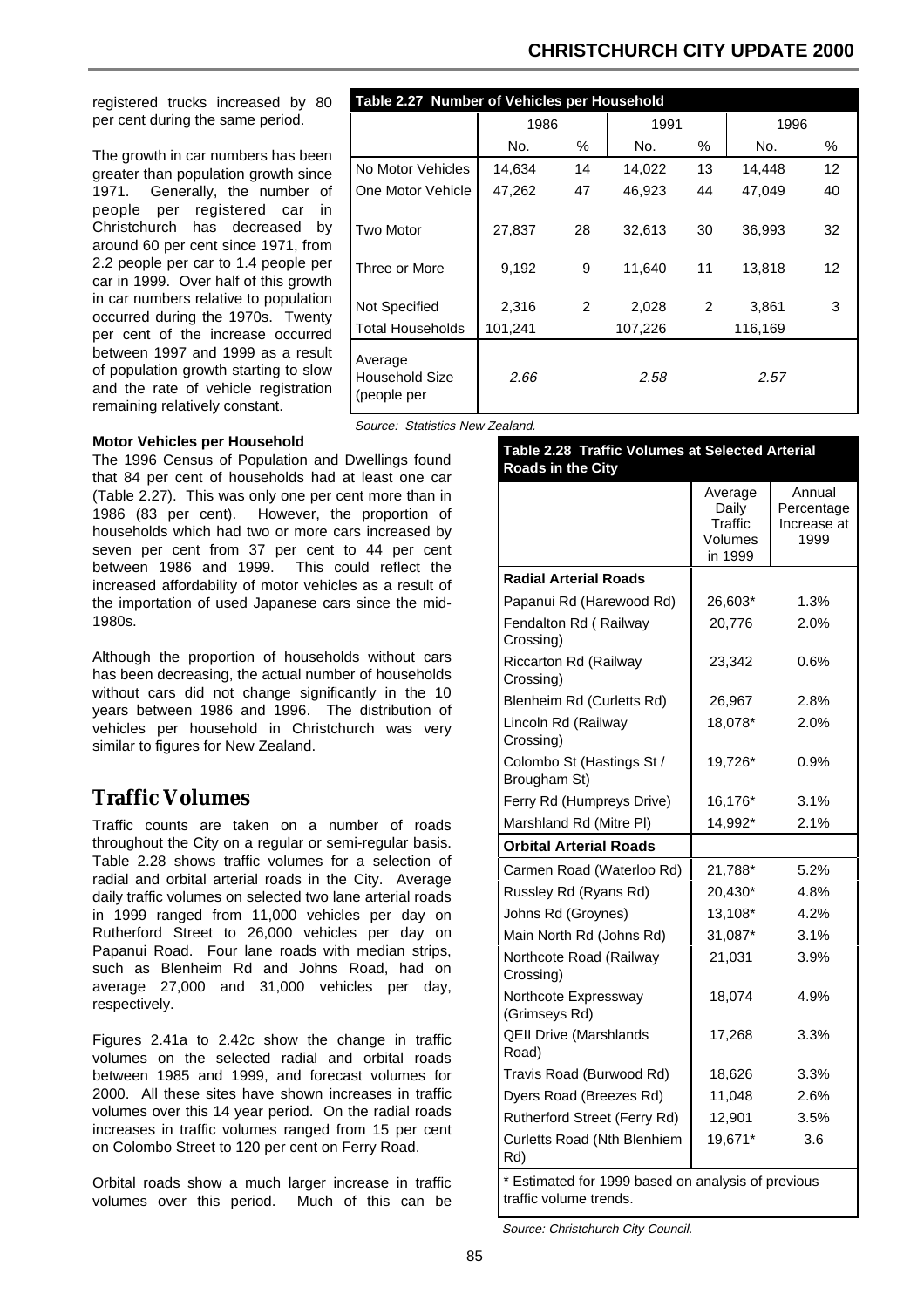



Source: Christchurch City Council.

explained by the linking of orbital routes and the creation of expressways to remove through traffic from local roads. Increases in traffic volumes on the orbital roads ranged from 76 per cent on Curletts Road to 700 per cent on Travis Road. The large increase in traffic on Travis Road is the result of it being converted from a local road to part of an expressway in 1994.

The annual percentage increase in traffic volumes at 1999 are shown in Table 2.28. Generally on the radial routes traffic volumes increased by an average of 1.8 per cent per year. On orbital routes the annual growth in traffic volumes in 1999 was on average 3.7 per cent.

Population growth was in the order of 15 per cent between 1986 and 1999. The most recent annual rate of population growth for the City was 0.5 per cent for the year June 1998 to June 1999. Both long-term and short-term rates of population growth were considerably less than increases in traffic volumes on the selected arterial roads. The increase in traffic volumes in the City can only partially be explained by changes in the resident population. For many of the arterial roads the rate of increased volume is significantly greater than the growth in population.



Source: Christchurch City Council.







### Journey to Work<sup>47</sup>

Figure 2.43 shows how people travelled to work on the day of the 1991 and 1996 Censuses of Population and Dwellings. People who drove private cars, trucks or vans dominated, with 56 and 60 per cent of the total respectively. If company vehicles are included, 15,600 more people drove vehicles to work in 1996 than 1991.

The number of people using more environmentally sustainable forms of transport to travel to work, such as cycling, public transport and walking, declined between the census periods. Cycling was the third most popular mode of travel to work behind driving private and company vehicles, with 8 per cent of

<sup>47</sup> Jouney to work information is based on a question in the Census of Population and Dwellings asking how people travelled to work on the day the census was carried out (ie. Tuesday 5 March 1996).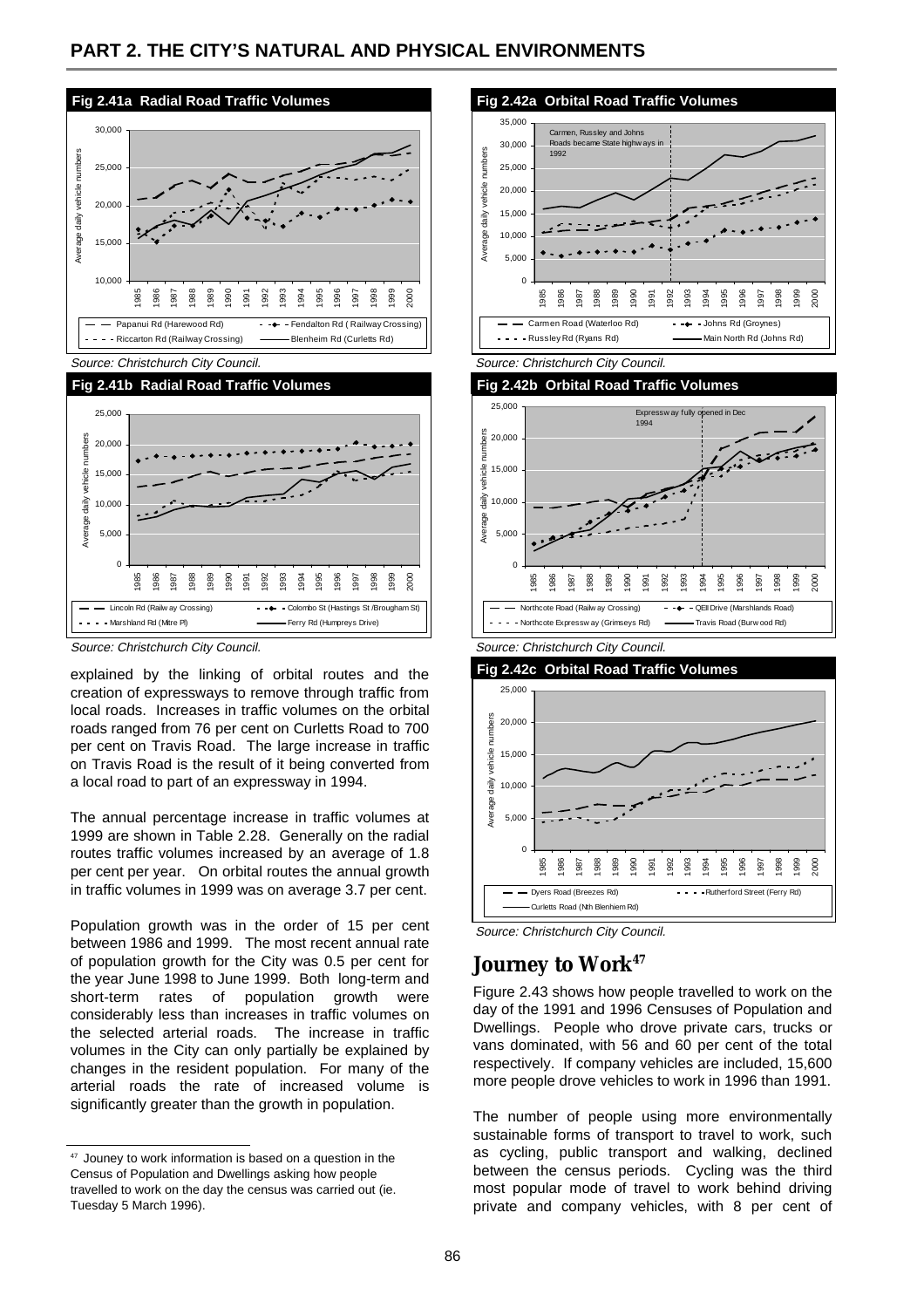

Source: Statistics New Zealand.

people travelling to work on a bicycle in 1996. The number of cyclists declined by 1,050 people from 10,863 to 9,633 between 1991 and 1996.

Between 1991 and 1996 the number of people who walked or jogged to work increased by 840, to make up five per cent of the total number of people travelling to work. The number of people working at home increased by approximately 80 per cent to a total of 7,200 people between the two censuses.

#### **Public Transport**

Public buses, taxis and shuttles are the main forms of public transport in Christchurch. Between 1991 and 1996 the proportion of workers who used the bus to travel to work declined from 5 to 4 per cent (Figure 2.43). However, annual bus patronage trends shown in Figure 2.44 have been increasing from a low point in 1992, even though the number of trips was less in the year to June 1996 compared with the year to June 1991. By the year ending June 1999 the number of passenger trips had still not recovered to the June 1991 level. Trips per capita have also been



Source: Canterbury Regional Council.

increasing, but at a slower rate than total trips. In the year to June 1999, trips per capita were approximately 28 trips per person per year.

The bus network provides a good coverage of the City's residents. Up to 90 per cent of the resident population in the City lived within 400 metres of a bus stop into the City (as the crow flies) at September 1998.

Eight hundred and fifty taxis were registered in the Christchurch postal area in June 1999. This number had increased from just over 300 at June 1986 as a result of the taxi industry being deregulated in 1989. The Canterbury regional office of the New Zealand Taxi Federation estimates that around 5.5 million person trips are made by taxis each year in Christchurch.

#### **Ease of Travel within Christchurch**

The 1999 Annual Survey of Residents asked how easy or difficult residents found travelling in Christchurch by car or bicycle (Figure 2.45). Generally, 60 per cent of residents found Christchurch easy or very easy to get around by car, with less than 20 per cent of residents finding the City hard or very hard to get around by car. These percentages remained at these levels between 1995 and 1999.

Residents were also asked whether they had ridden a bicycle in the last 12 months. In 1995, 41 per cent of respondents had used a bicycle in the previous 12 months, whereas in 1999 this percentage dropped to 32 per cent of total respondents. Of the residents who cycled in 1999, 65 per cent found Christchurch easy or very easy to travel around. This was a small increase compared with 1995 when 59 per cent of cyclists found the City easy or very easy to travel around. Between the 1995 and 1999 surveys the percentage of cyclists who found the City hard or very hard to travel around declined from 25 to 13 per cent. This may indicate that some people who found it difficult to cycle in the City in 1995 may have stopped cycling.



The Annual Survey of Residents also asked questions

Source: Christchurch City Council.